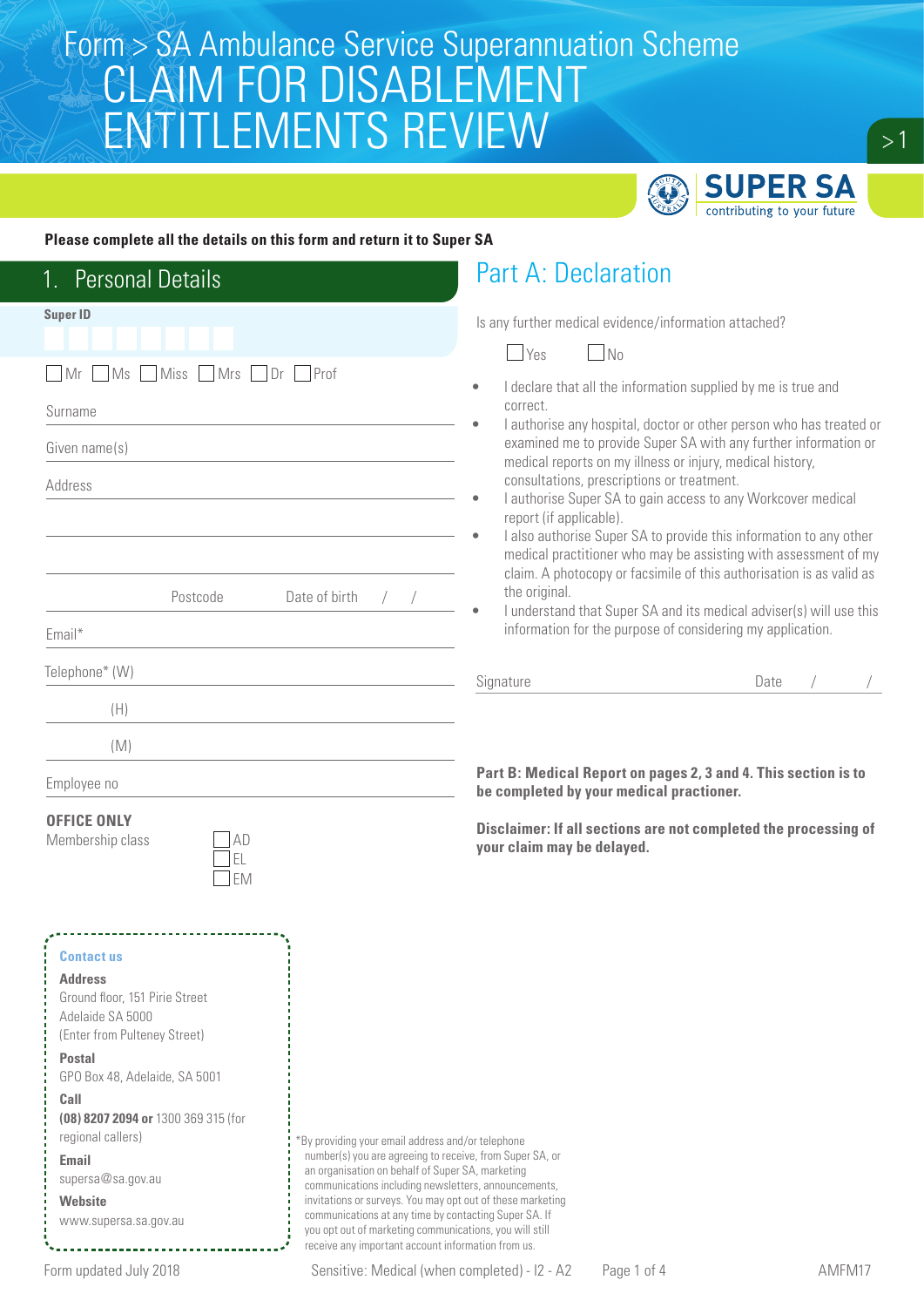

#### **Please complete all the details on this form and return it to Super SA**

### Part B: Medical Report

To be completed by your medical practioner

From what date have you been the member's treating doctor?

On what date did you first see the member in connection with his/her condition(s)?

|                          | Does the member have an appointment to see you again? | $\Box$ Yes $\Box$ No |
|--------------------------|-------------------------------------------------------|----------------------|
| If YES, please give date |                                                       |                      |

Please complete the following in respect of the member's medical condition(s):

| Diagnosis | Functional consequences |
|-----------|-------------------------|
|           |                         |
|           |                         |
|           |                         |
|           |                         |
|           |                         |
|           |                         |
|           |                         |
|           |                         |

**Please estimate the member's overall level of capacity for work %.** *(Note: 100% capacity means the member is completely fit for work)*

Based on your professional medical opinion:

a) Is the member fit for his/her **usual** work?

| Yes<br>l No<br>Part-time (15-30 hrs)<br>If YES, nature of work - please indicate                | Light        | Moderate | Heavy |
|-------------------------------------------------------------------------------------------------|--------------|----------|-------|
| <b>Yes</b><br>N <sub>0</sub><br>Full-time (>30 hrs)<br>If YES, nature of work - please indicate | $\Box$ Light | Moderate | Heavy |
| b) Is the member fit for <b>any</b> other alternative work?                                     |              |          |       |
| Yes<br>Part-time (15-30 hrs)<br>No<br>If YES, nature of work - please indicate                  | Light        | Moderate | Heavy |
| Yes<br>Full-time (>30 hrs)<br>N <sub>0</sub><br>If YES, nature of work - please indicate        | Light        | Moderate | Heavy |

c) If the member is currently not fit for his/her usual work or alternative work, please estimate when, in your opinion, the member is likely to be able to return to **any** form of work.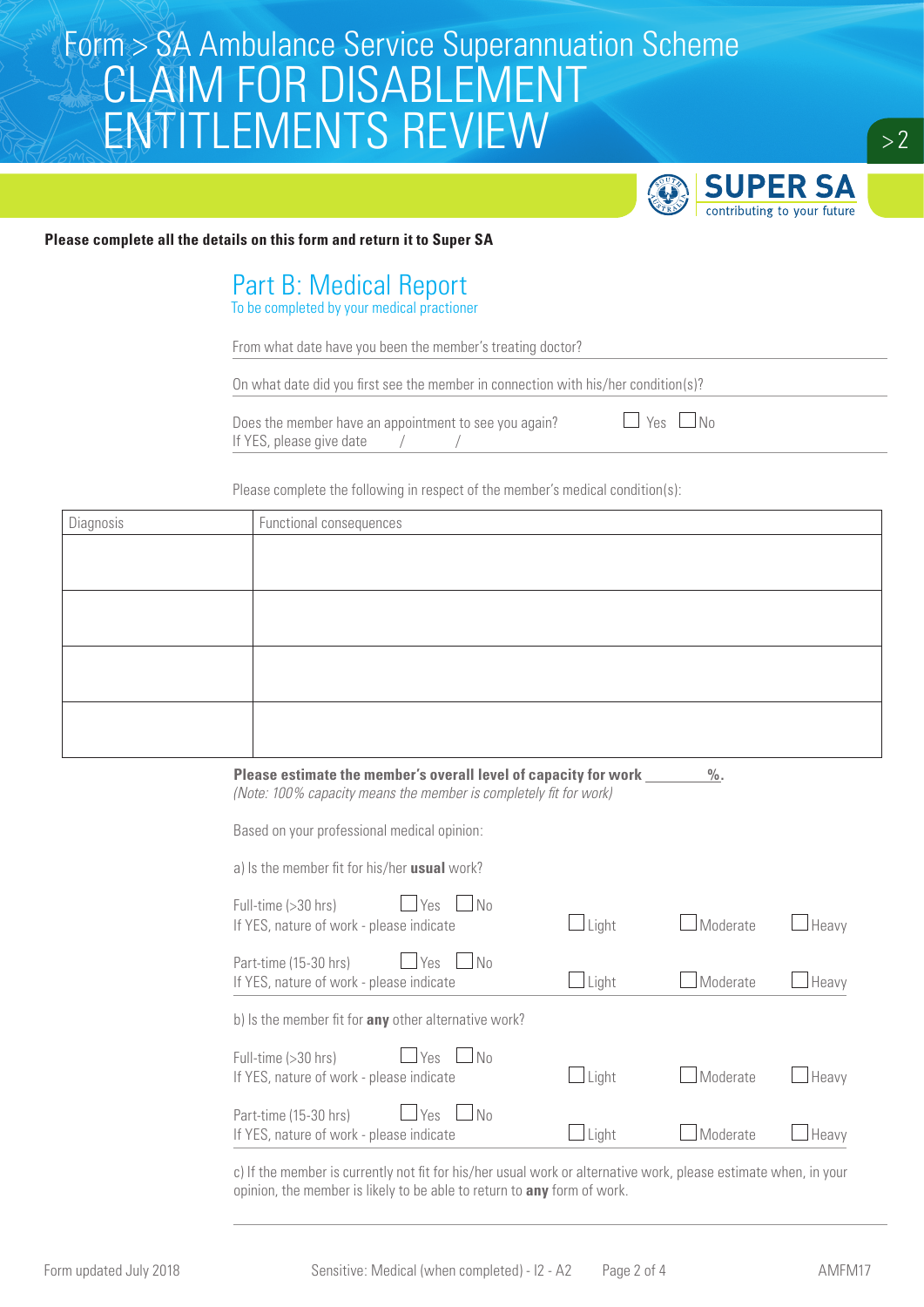

#### **Please complete all the details on this form and return it to Super SA**

d) If return to **any** work is likely in the future, please state the:

nature of work

number of hours per week

e) If it is premature to express an opinion about when the member could return to work, please provide an estimate as to when an opinion could be expressed.

When do you anticipate a graded return to work or increase in hours possible?

Any other comments which you believe may be relevant in the assessment of this claim:

| Investigation and/or referrals | Treatment | Prognosis |
|--------------------------------|-----------|-----------|
|                                |           |           |
|                                |           |           |
|                                |           |           |
|                                |           |           |
|                                |           |           |
|                                |           |           |
|                                |           |           |
|                                |           |           |
|                                |           |           |
|                                |           |           |
|                                |           |           |
|                                |           |           |